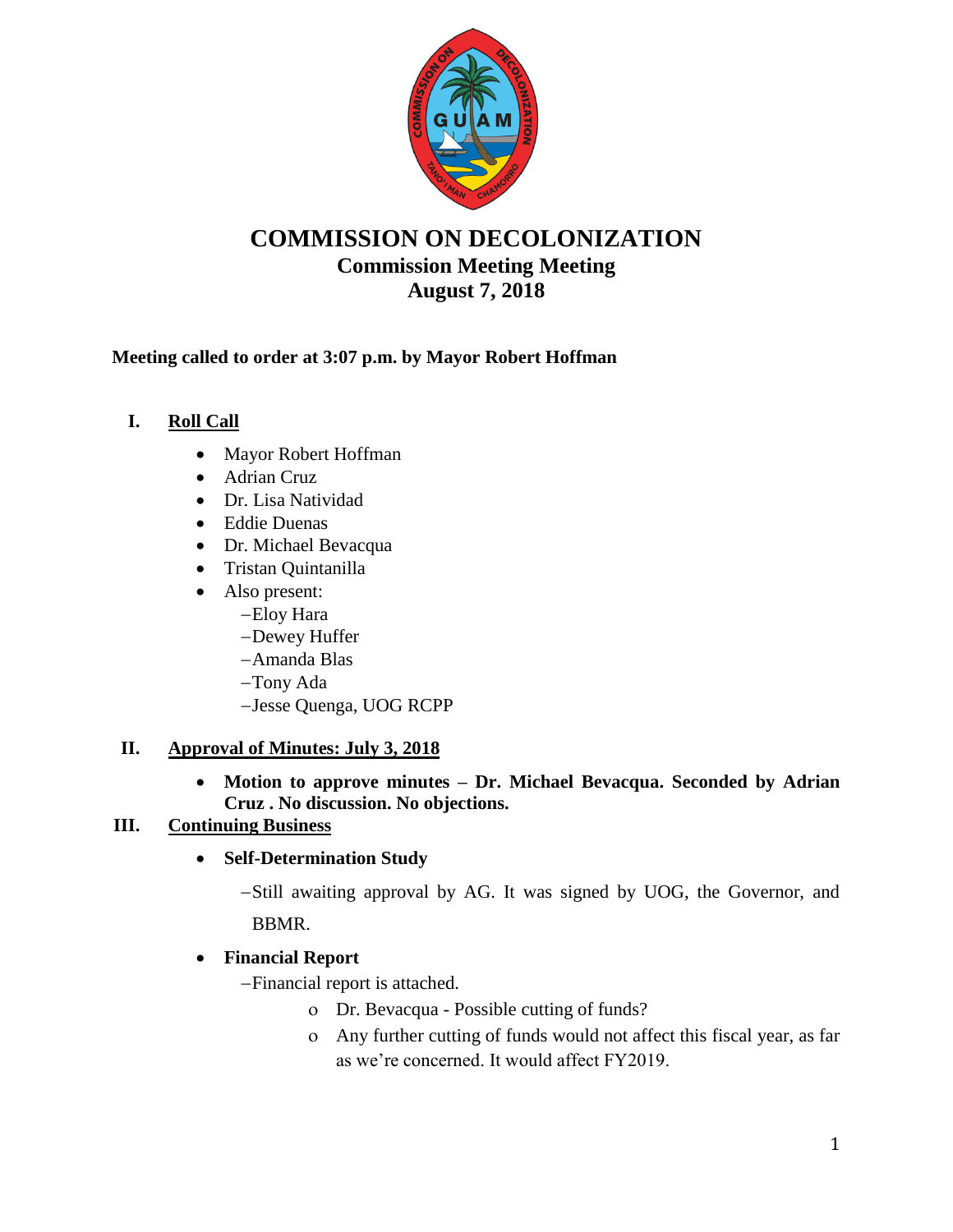

### **Task Force Updates**

- *Free Association Task Force – Adrian Cruz, Chairman*
	- Waiting on equipment. Our planned outreach via media is on hold.

*Independence Task Force – Dr. Michael Bevacqua, Chairman*

- Na'la'la' Concert
	- a. last week here at Adelup, good sized crowd
- UN Report Back
	- a. A report-back to include people doing different work: Amanda Blas, Camarin Quitugua, Pim Limtiaco, Julia Munoz
	- b. Tentative date: August 23, CLASS Lecture Hall, 6pm
- *Statehood Task Force – Eddie Duenas*
	- We had a small float in the parade. We are having reorganization of our support group that we had more than 10 years ago. Some have passed away. We're working on our roadside signs. we want to save some of our money to send our pamphlets through bulk mail.
- *United Nations Fourth Committee*
	- Amanda Blas The Commission has said they want to continue interaction with the Fourth Committee. There are correspondences in the packet, which we send to the Heads of State and UN Ambassadors on the country's independence day. I know last time there was a question about speaking digitally. I am in contact with the Fourth Committee. They continue to reach out to me. We haven't received a response regarding digital testimony.
	- Dr. Natividad **Motion – for Amanda to be, in her volunteer capacity, our link to the UN on different matters and affairs.** Even if working with the chair's office, it's best if we have one point of contact. **Seconded by Adrian Cruz.** 
		- Tony Ada I think continuity will be good.
		- Dewey Huffer Thank you for volunteering your time.
		- **No objection. Passes.**

#### **IV.** New Business

- Thank you for your presence and for statehood's entry into the parade. I hope that in the coming years we could have slots for each of the task forces individually.
- FY 2019 Budget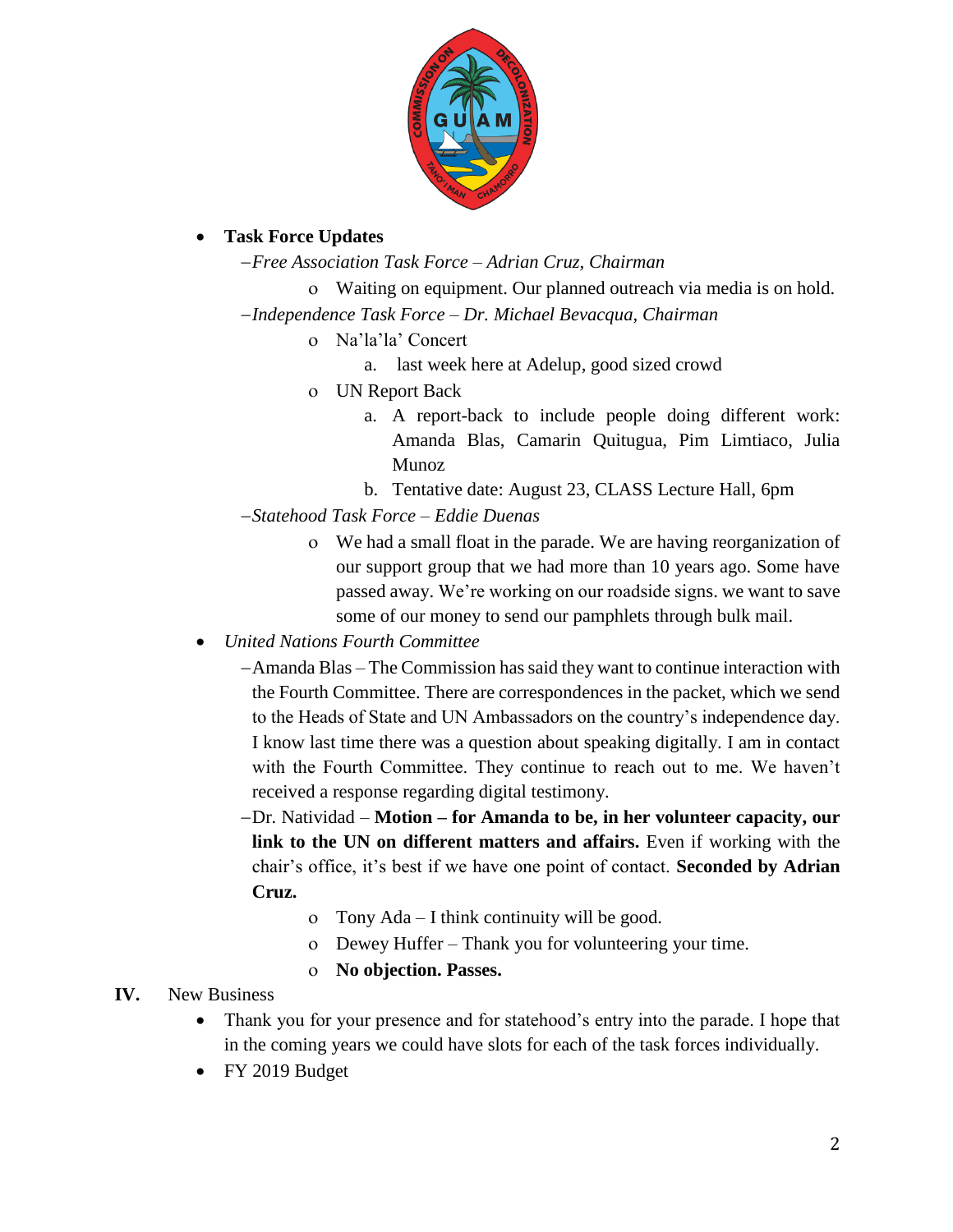

- There should be documents. We are looking at a significant cut. Prior to the meeting, I worked with the task forces to get statements because a large portion would come from the task force budgets. If you wanted to send one from the Commission as a whole, we can. Mariana will be sending out the three task force statements today. If a statement were to be put it, it would have to be done at this meeting. Now would be the time to discuss it. They're debating the budget bill right now.
- Tony Ada they are still on section 2 of the budget bill. I think it's important we send it immediately so they can make the necessary adjustments. We need to show how important it is to have our budget remain status quo or increase. We can't afford to lose our funding now and go back to where we started after coming so far.
- **Dr. Bevacqua - Motion – Submit a letter as testimony on the budget bill. Seconded by Adrian Cruz.**
- **Dr. Natividad – can I add to the motion – If we can itemize the accomplishments made in the past few years to build the case that there is momentum. No objections.**
- **UOG Marketing Plan** *Jesse Quenga, RCPP* proposal packet provided
	- Mission: Raise awareness through extensive educational media campaign program on decolonization. It will feature the three political status options and enable the people of Guam to make an informed decision.
	- Budget categories: traditional media campaign, social media campaign, island conference on self-determination
	- Targeting one full year
	- Mayor Hoffman could we reach out to PBS for free services?
	- Jesse Quenga Yes we could sit down with them.
	- Dr. Natividad what do other costs include?
	- Jesse Quenga those would be unanticipated amounts, including increasing dollar amounts for anything or production costs including contracting someone to make a professional ad. That is dependent on how the Commission chooses to present that content and what direction we take.
	- Eddie Duenas will this extensive program come in the way of our (task force's) educational campaigns? Do we just sit back and let them do it?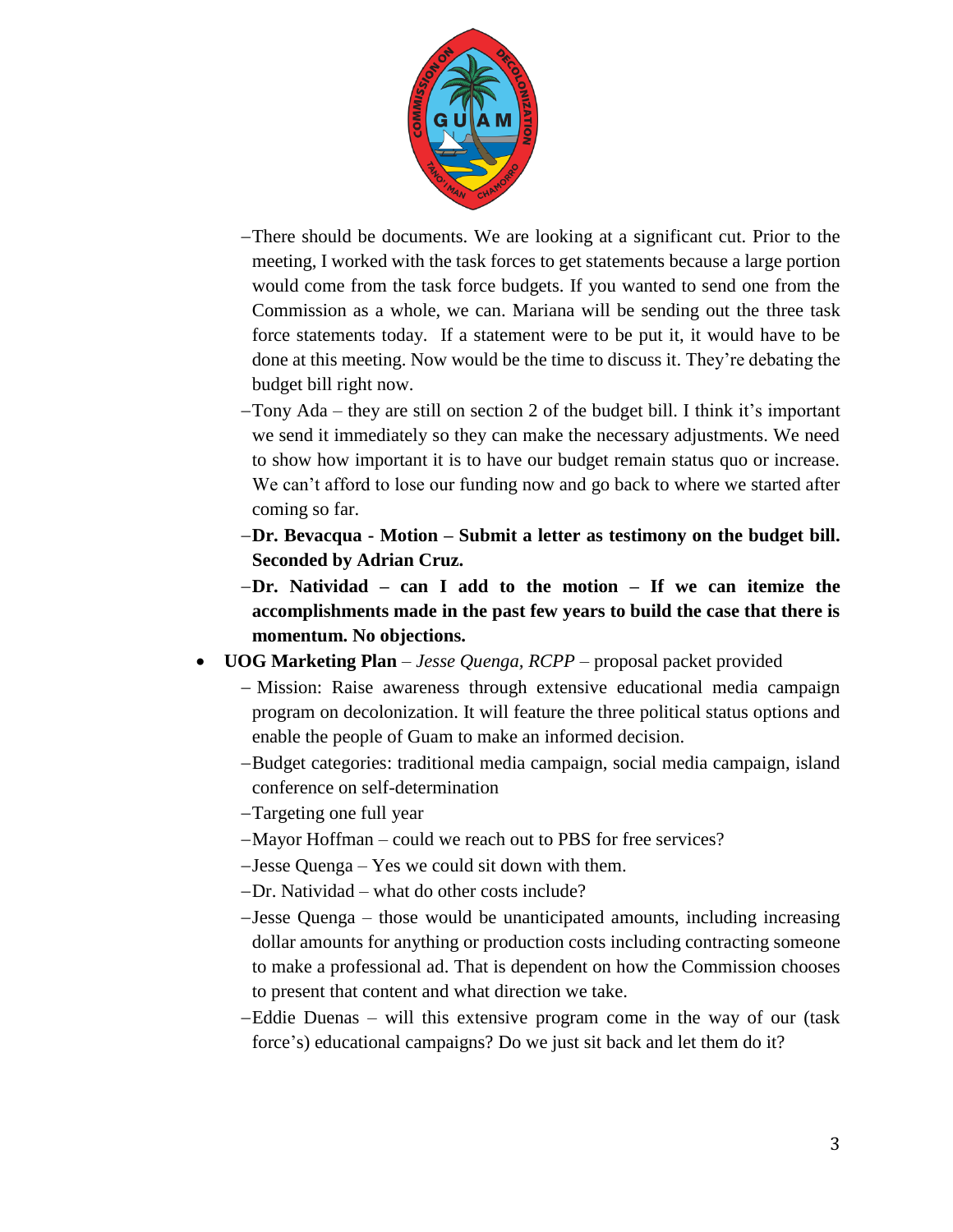

- Mayor Hoffman you will provide a lot of the content. None of us are experts on media. This is the reason why. They are going to help steer us to get the maximum exposure for the amount.
- Amanda Blas the task force's budgets will still be for your own campaign. This one is a more well-rounded campaign to equally show all task forces for the commission as a whole.
- -Dr. Natividad My concern is that it's only for one year. Could we spread it out over a period of time? At least 3 years maybe. Could we deliver the information in layers?
- Jesse Quenga Our biggest problem would be the funding. If they expire, how do we commit them before they are lost. That's something we'll need to discuss. Otherwise we definitely could spread out the campaign.
- **Decolonization Conference** *Dr. Natividad* proposal provided
	- Tristan Quintanilla what is the purpose of inviting DOI Secretary Ryan Zinke?
	- Dr. Natividad he is the secretary of the DOI, and the way I have it structured is 2 days of conferencing, 1 of meetings.
	- Adrian Cruz Robert Underwood went to a DOI conference and they said that Free Association is the only option that they will entertain, but with Chuuk trying to secede from the FSM, they are saying now they will never entertain a compact like that again. The US has said that all our options are not options at all. The purpose is that we need someone in the highest level we can get to, to say clearly what are the real options for Guam, and how can we resolve our colonization issues.
	- Dr. Natividad we are criticized for not engaging our administering power. We were lucky to meet with the US ambassador. There hasn't been much opportunity. DOI is our direct link to the US Federal government.
	- Proposed budget: \$48,970
		- Food, venue (looking at UOG lecture hall), conference materials, airfare, hotels, per diem, visas
		- I'm hoping we don't get charged professional fees

-I suggest we establish a subcommittee to collect input.

**Dr. Bevacqua – Motion: to accept proposal and endorse Decolonization Conference, and create a subcommittee. Seconded by Adrian Cruz. No objections.**